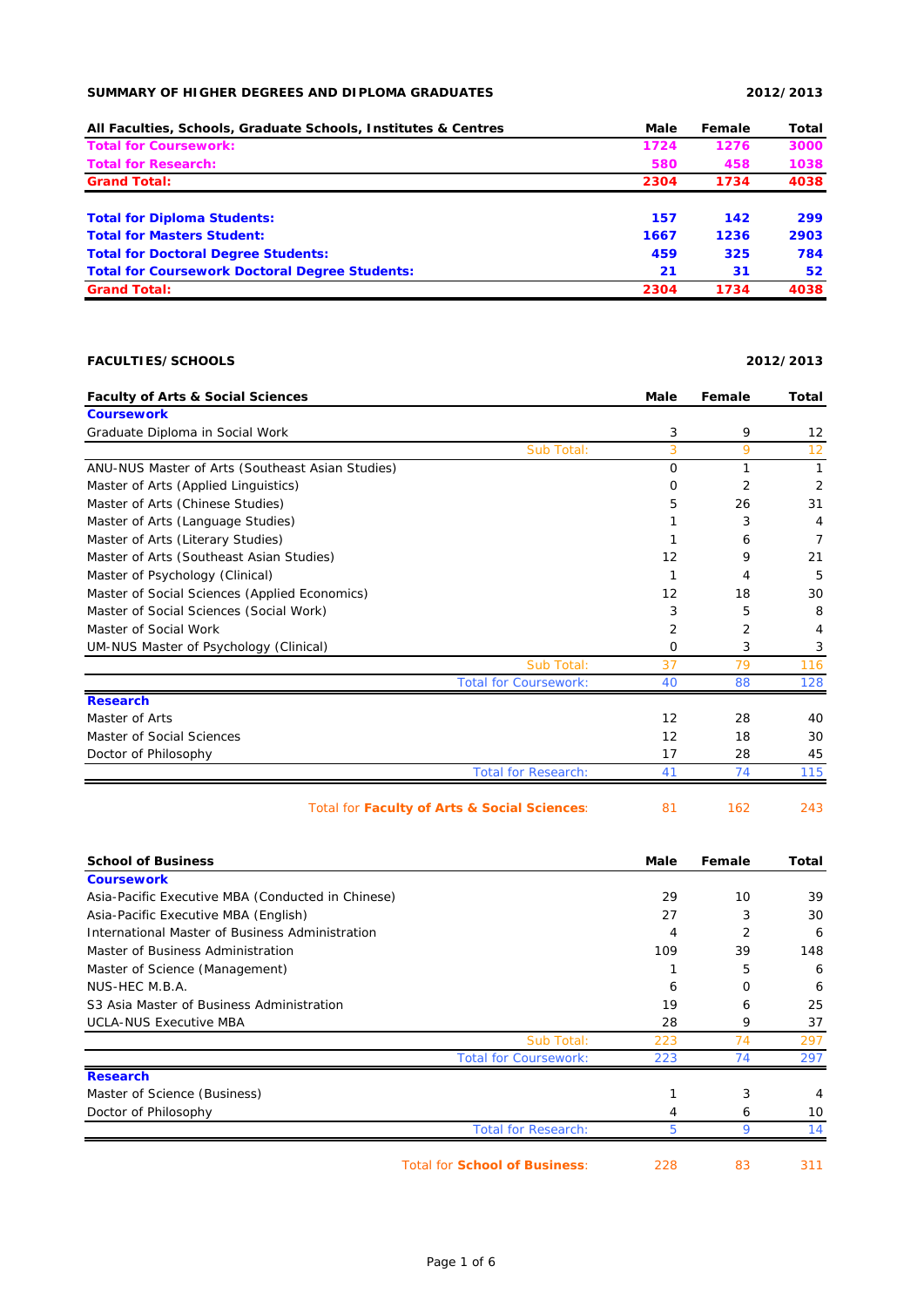| <b>School of Computing</b>                                                                         | Male                 | Female   | Total        |
|----------------------------------------------------------------------------------------------------|----------------------|----------|--------------|
| <b>Coursework</b>                                                                                  |                      |          |              |
| Master of Computing                                                                                | 66                   | 25       | 91           |
| <b>Total for Coursework:</b><br><b>Research</b>                                                    | 66                   | 25       | 91           |
| Master of Science                                                                                  | 16                   | 5        | 21           |
| Doctor of Philosophy                                                                               | 40                   | 4        | 44           |
| <b>Total for Research:</b>                                                                         | 56                   | 9        | 65           |
| <b>Total for School of Computing:</b>                                                              | 122                  | 34       | 156          |
| <b>Faculty of Dentistry</b>                                                                        | Male                 | Female   | Total        |
| <b>Coursework</b>                                                                                  |                      |          |              |
| Graduate Diploma in Dental Implantology                                                            | 3                    | 6        | 9            |
| Sub Total:                                                                                         | 3                    | 6        | 9            |
| Master of Dental Surgery (Endodontics)                                                             | 0                    | 2        | 2            |
| Master of Dental Surgery (Oral & Maxillofacial Surgery)<br>Master of Dental Surgery (Orthodontics) | 1<br>2               | 1<br>3   | 2<br>5       |
| Master of Dental Surgery (Periodontology)                                                          | 1                    | 3        | 4            |
| Sub Total:                                                                                         | 4                    | 9        | 13           |
| <b>Total for Coursework:</b>                                                                       | $\overline{7}$       | 15       | 22           |
| <b>Research</b>                                                                                    |                      |          |              |
| Master of Science                                                                                  | 1                    | 3        | 4            |
| Doctor of Philosophy                                                                               | 1                    | 1        | 2            |
| <b>Total for Research:</b>                                                                         | $\overline{2}$       | 4        | 6            |
| Total for Faculty of Dentistry:                                                                    | 9                    | 19       | 28           |
| <b>School of Design &amp; Environment</b>                                                          | Male                 | Female   | Total        |
| <b>Coursework</b>                                                                                  |                      |          |              |
| Master of Architecture                                                                             | 45                   | 53       | 98           |
| Master of Arts (Urban Design)                                                                      | 8                    | 9        | 17           |
| Master of Landscape Architecture                                                                   | 1                    | 8        | 9            |
| Master of Science (Building Performance & Sustainability)                                          | 12                   | 12       | 24           |
| Master of Science (Building Science)                                                               | 1                    | 0        | $\mathbf{1}$ |
| Master of Science (Environmental Management)<br>Master of Science (Integrated Sustainable Design)  | 13<br>$\overline{7}$ | 15<br>19 | 28<br>26     |
| Master of Science (Project Management)                                                             | 26                   | 15       | 41           |
| Master of Science (Real Estate)                                                                    | 10                   | 11       | 21           |
| <b>Total for Coursework:</b>                                                                       | 123                  | 142      | 265          |
| <b>Research</b>                                                                                    |                      |          |              |
| Master of Arts (Architecture)                                                                      | 1                    | 1        | 2            |
| Master of Arts (Industrial Design)                                                                 | 1                    |          | 2            |
| Master of Science (Building)                                                                       | 3                    | 1        | 4            |
| Master of Science (Real Estate and Urban Economics)                                                | 3                    | 2        | 5            |
| Doctor of Philosophy                                                                               | 8                    | 0        | 8            |
| <b>Total for Research:</b>                                                                         | 16                   | 5        | 21           |
| Total for School of Design & Environment:                                                          | 139                  | 147      | 286          |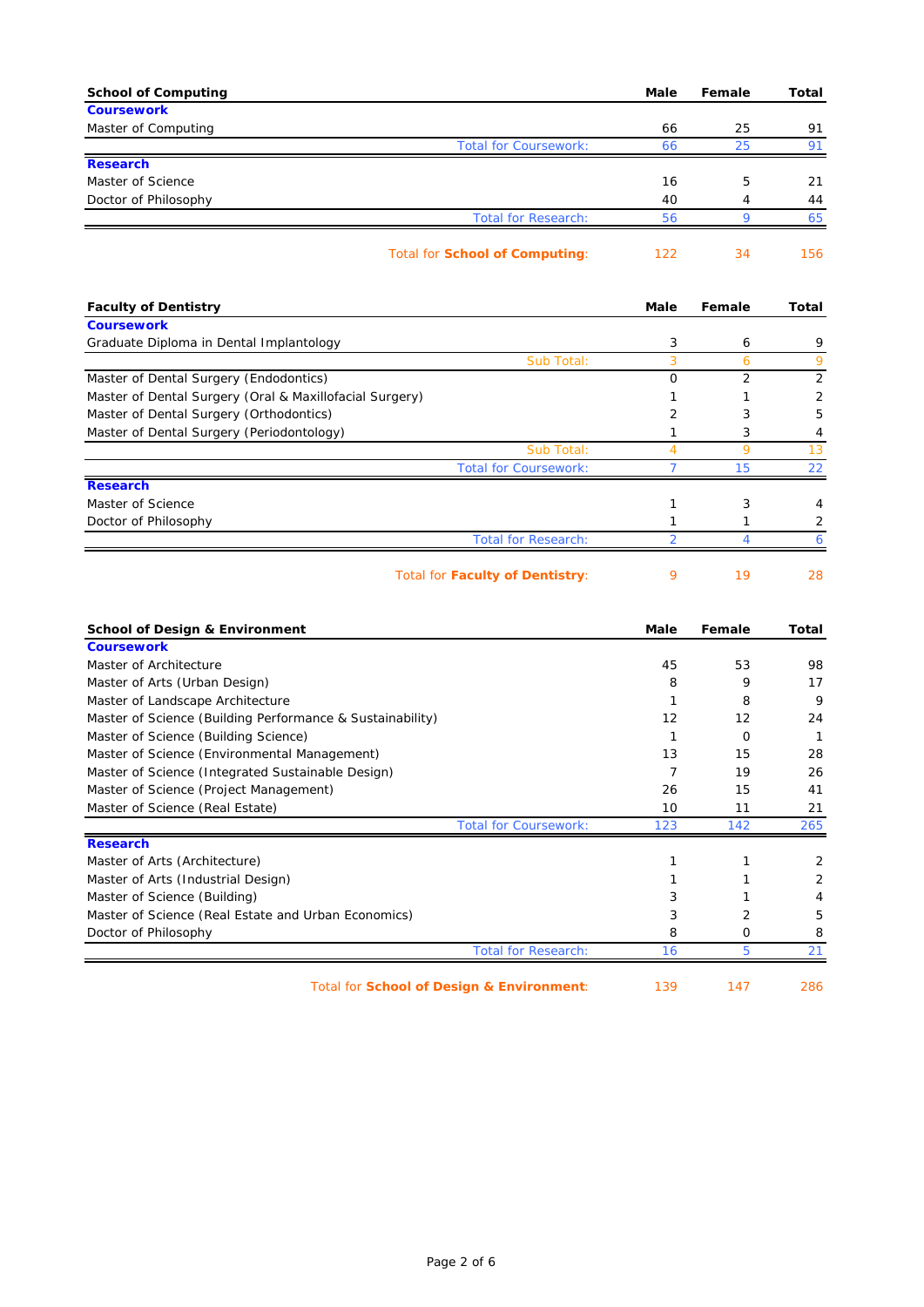| <b>Faculty of Engineering</b>                                 | Male        | Female         | <b>Total</b> |
|---------------------------------------------------------------|-------------|----------------|--------------|
| <b>Coursework</b>                                             |             |                |              |
| M.Sc (Hydraulic Engrg & Water Resources Mgmt)                 | 8           | 3              | 11           |
| Master of Science (Chemical Engineering)                      | 22          | 9              | 31           |
| Master of Science (Civil Engineering)                         | 45          | 17             | 62           |
| Master of Science (Electrical Engineering)                    | 106         | 59             | 165          |
| Master of Science (Environmental Engineering)                 | 10          | 16             | 26           |
| Master of Science (Geotechnical Engineering)                  | 16          | 3              | 19           |
| Master of Science (Industrial and Systems Engineering)        | 44          | 21             | 65           |
| Master of Science (Intellectual Property Management)          | 6           | 3              | 9            |
| Master of Science (Management of Technology)                  | 43          | 17             | 60           |
| Master of Science (Materials Science and Engineering)         | 13          | 8              | 21           |
| Master of Science (Mechanical Engineering)                    | 69          | 9              | 78           |
| Master of Science (Mechatronics)                              | 12          | 3              | 15           |
| Master of Science (Offshore Technology)                       | 23          | $\overline{2}$ | 25           |
| Master of Science (Safety, Health & Environmental Technology) | 23          | 16             | 39           |
| Master of Science (Supply Chain Management)                   | 12          | 12             | 24           |
| Master of Science (Systems Design and Management)             | 14          | 6              | 20           |
| Master of Science (Transportation Systems and Management)     | 10          | 13             | 23           |
| Sub Total:                                                    | 476         | 217            | 693          |
| <b>Total for Coursework:</b>                                  | 476         | 217            | 693          |
| <b>Research</b>                                               |             |                |              |
| Master of Engineering                                         | 41          | 15             | 56           |
| Doctor of Philosophy                                          | 176         | 92             | 268          |
| NUS-ICL Joint Ph.D. (FoE)                                     | 1           | 0              | 1            |
| NUS-UIUC Joint Ph.D.                                          | $\mathbf 0$ | 1              | 1            |
| <b>Total for Research:</b>                                    | 218         | 108            | 326          |
| <b>Total for Faculty of Engineering:</b>                      | 694         | 325            | 1019         |
|                                                               |             |                |              |

| <b>Faculty of Law</b>                                   |                            | Male | Female      | Total |
|---------------------------------------------------------|----------------------------|------|-------------|-------|
| <b>Coursework</b>                                       |                            |      |             |       |
| Graduate Diploma in Maritime & Arbitration              |                            | 3    | $\mathbf 0$ | 3     |
|                                                         | Sub Total:                 | 3    | $\Omega$    |       |
| Master of Laws                                          |                            | 6    | 5           | 11    |
| Master of Laws (Asian Legal Studies)                    |                            |      | 6           |       |
| Master of Laws (Corporate & Financial Services Law)     |                            | 20   | 39          | 59    |
| Master of Laws (Intellectual Property & Technology Law) |                            | 4    | 6           | 10    |
| Master of Laws (International & Comparative Law)        |                            | 4    | 10          | 14    |
| Master of Laws (International Business Law)             |                            | 16   | 21          | 37    |
| Master of Laws (Maritime Law)                           |                            | 6    | 6           | 12    |
|                                                         | Sub Total:                 | 57   | 93          | 150   |
| <b>Total for Coursework:</b>                            |                            | 60   | 93          | 153   |
| <b>Research</b>                                         |                            |      |             |       |
| Master of Laws                                          |                            |      | $\Omega$    |       |
| Doctor of Philosophy                                    |                            |      |             |       |
|                                                         | <b>Total for Research:</b> | 2    |             |       |
| Total for Faculty of Law:                               |                            | 62   | 94          | 156   |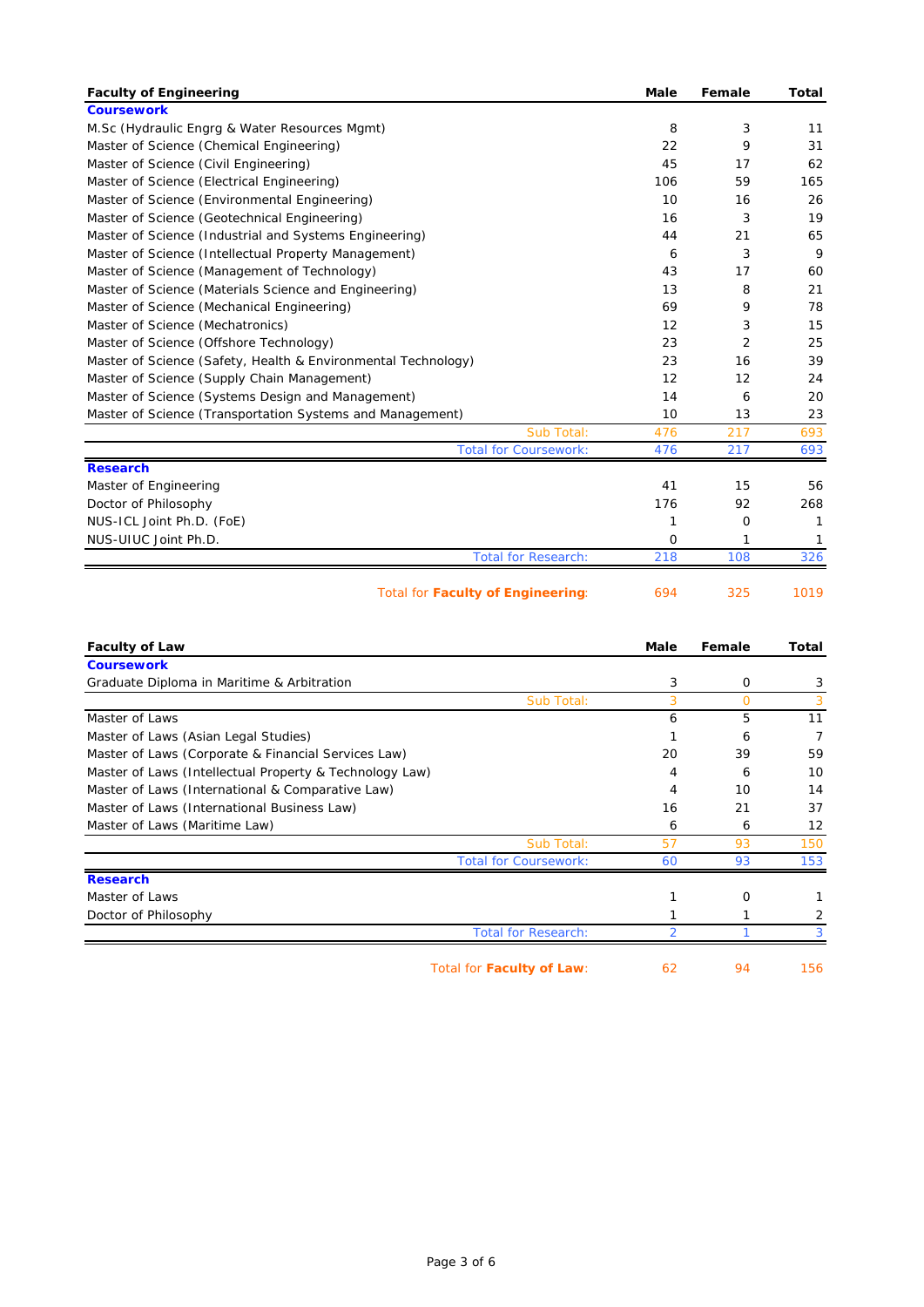| Lee Kuan Yew School of Public Policy                       | Male           | Female         | <b>Total</b>   |
|------------------------------------------------------------|----------------|----------------|----------------|
| <b>Coursework</b>                                          |                |                |                |
| Graduate Diploma in Public Policy                          | 0              | 1              | 1              |
| Sub Total:                                                 | $\overline{0}$ | 1              | $\mathbf{1}$   |
| Master in Public Administration                            | 52             | 42             | 94             |
| Master in Public Administration and Management             | 46             | 12             | 58             |
| Master in Public Management                                | 18             | 5              | 23             |
| Master in Public Policy                                    | 33             | 49             | 82             |
| Sub Total:<br><b>Total for Coursework:</b>                 | 149<br>149     | 108<br>109     | 257<br>258     |
| <b>Research</b>                                            |                |                |                |
| Master of Science                                          | 0              | 1              | 1              |
| Doctor of Philosophy                                       | 3              | 1              | 4              |
| <b>Total for Research:</b>                                 | 3              | $\overline{2}$ | 5              |
|                                                            |                |                |                |
| Total for Lee Kuan Yew School of Public Policy:            | 152            | 111            | 263            |
| Saw Swee Hock School of Public Health                      | Male           | Female         | <b>Total</b>   |
| <b>Coursework</b>                                          |                |                |                |
| Master of Public Health                                    | 10             | 19             | 29             |
| <b>Total for Coursework:</b>                               | 10             | 19             | 29             |
| <b>Research</b>                                            |                |                |                |
| Master of Science                                          | 0              | 1              | 1              |
| Doctor of Philosophy                                       | 3              | 4              | 7              |
| <b>Total for Research:</b>                                 | 3              | 5              | 8              |
| Total for Saw Swee Hock School of Public Health:           | 13             | 24             | 37             |
| <b>Faculty of Science</b>                                  | Male           | Female         | Total          |
| <b>Coursework</b>                                          |                |                |                |
| Joint Master of Science in Industrial Chemistry            | 5              | 10             | 15             |
| Master of Science (Applied Physics)                        | 4              | 0              | 4              |
| Master of Science (Chemistry)                              | 10             | 18             | 28             |
| Master of Science (Mathematics)                            | $\overline{7}$ | 4              | 11             |
| Master of Science (Pharmaceutical Sciences and Technology) | 3              | 8              | 11             |
| Master of Science (Physics)                                | 2              | 0              | 2              |
| Master of Science (Quantitative Finance)                   | 21             | 15             | 36             |
| Master of Science (Statistics)                             | 23             | 28             | 51             |
| NUS-ANU Master of Science (Science Communication)          | 9              | 8              | 17             |
| Doctor of Pharmacy                                         | 1              | 6              | $\overline{7}$ |
| <b>Total for Coursework:</b>                               | 85             | 97             | 182            |
| <b>Research</b>                                            |                |                |                |
| Master of Science                                          | 19             | 25             | 44             |
| Master of Science (Pharmacy)                               | 0              | 1              | -1             |
| Doctor of Philosophy                                       | 101            | 65             | 166            |
| <b>Total for Research:</b>                                 | 120            | 91             | 211            |
| <b>Total for Faculty of Science:</b>                       | 205            | 188            | 393            |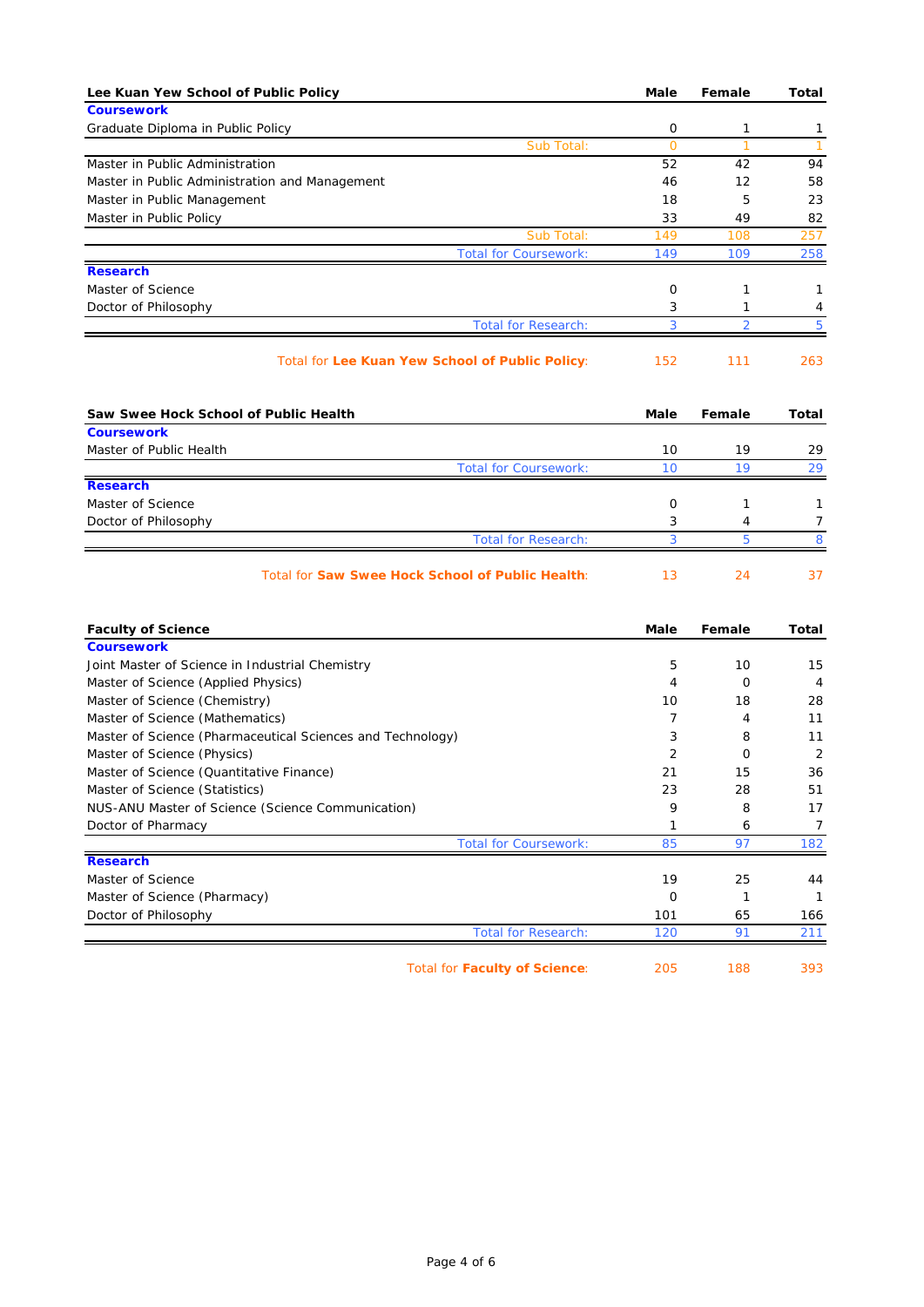| Yong Loo Lin School of Medicine                                    | Male           | Female         | Total          |
|--------------------------------------------------------------------|----------------|----------------|----------------|
| <b>Coursework</b>                                                  |                |                |                |
| Graduate Diploma in Family Medicine                                | 46             | 36             | 82             |
| Graduate Diploma in Family Practice Dermatology                    | 14             | 10             | 24             |
| Graduate Diploma in Geriatric Medicine                             | 6              | 6              | 12             |
| Graduate Diploma in Mental Health                                  | 12             | 12             | 24             |
| Graduate Diploma in Occupational Medicine                          | 11             | $\overline{2}$ | 13             |
| Sub Total:                                                         | 89             | 66             | 155            |
| Master of Clinical Investigation                                   | 3              | 6              | 9              |
| Master of Medicine (Anaesthesiology)                               | 8              | 18             | 26             |
| Master of Medicine (Diagnostic Radiology)                          | 31             | 21             | 52             |
| Master of Medicine (Emergency Medicine)                            | $\overline{7}$ | 5              | 12             |
| Master of Medicine (Family Medicine)                               | 12             | 9              | 21             |
| Master of Medicine (Internal Medicine)                             | 28             | 48             | 76             |
| Master of Medicine (Obstetrics and Gynaecology)                    | 0              | 3              | 3              |
| Master of Medicine (Ophthalmology)                                 | 6              | 7              | 13             |
| Master of Medicine (Orthopaedic Surgery)                           | 13             | 1              | 14             |
| Master of Medicine (Otorhinolaryngology)                           | 8              | 6              | 14             |
| Master of Medicine (Paediatric Medicine)                           | 2              | 9              | 11             |
|                                                                    | 2              | 2              | $\overline{4}$ |
| Master of Medicine (Psychiatry)                                    |                | 5              |                |
| Master of Medicine (Surgery)                                       | 11             |                | 16             |
| Master of Nursing                                                  | 1              | 24             | 25             |
| Master of Science (Speech and Language Pathology)                  | 2              | 25             | 27             |
| Sub Total:                                                         | 134            | 189            | 323            |
| <b>Total for Coursework:</b>                                       | 223            | 255            | 478            |
| <b>Research</b>                                                    |                |                |                |
| Joint M.Sc. in Infectious Diseases, Vaccinology and Drug Discovery | 1              | 6              | 7              |
| Master of Science                                                  | 9              | 22             | 31             |
| Doctor of Philosophy                                               | 30             | 57             | 87             |
| <b>Total for Research:</b>                                         | 40             | 85             | 125            |
| Total for Yong Loo Lin School of Medicine:                         | 263            | 340            | 603            |
|                                                                    |                |                |                |
|                                                                    | Male           | Female         | Total          |
| Yong Siew Toh Conservatory of Music<br><b>Coursework</b>           |                |                |                |
|                                                                    | 1              | 0              |                |
| Graduate Diploma in Music Performance                              | 1              | $\mathbf{O}$   | 1<br>1         |
| <b>Total for Coursework:</b>                                       |                |                |                |
| Total for Yong Siew Toh Conservatory of Music:                     | $\mathbf{1}$   | $\mathbf 0$    | 1              |
|                                                                    |                |                |                |
| Duke-NUS Graduate Medical School S'pore                            | Male           | Female         | <b>Total</b>   |
| <b>Coursework</b>                                                  |                |                |                |
| Doctor of Medicine                                                 | 20             | 25             | 45             |
| <b>Total for Coursework:</b>                                       | 20             | 25             | 45             |
|                                                                    |                |                |                |
| Total for Duke-NUS Graduate Medical School S'pore:                 | 20             | 25             | 45             |